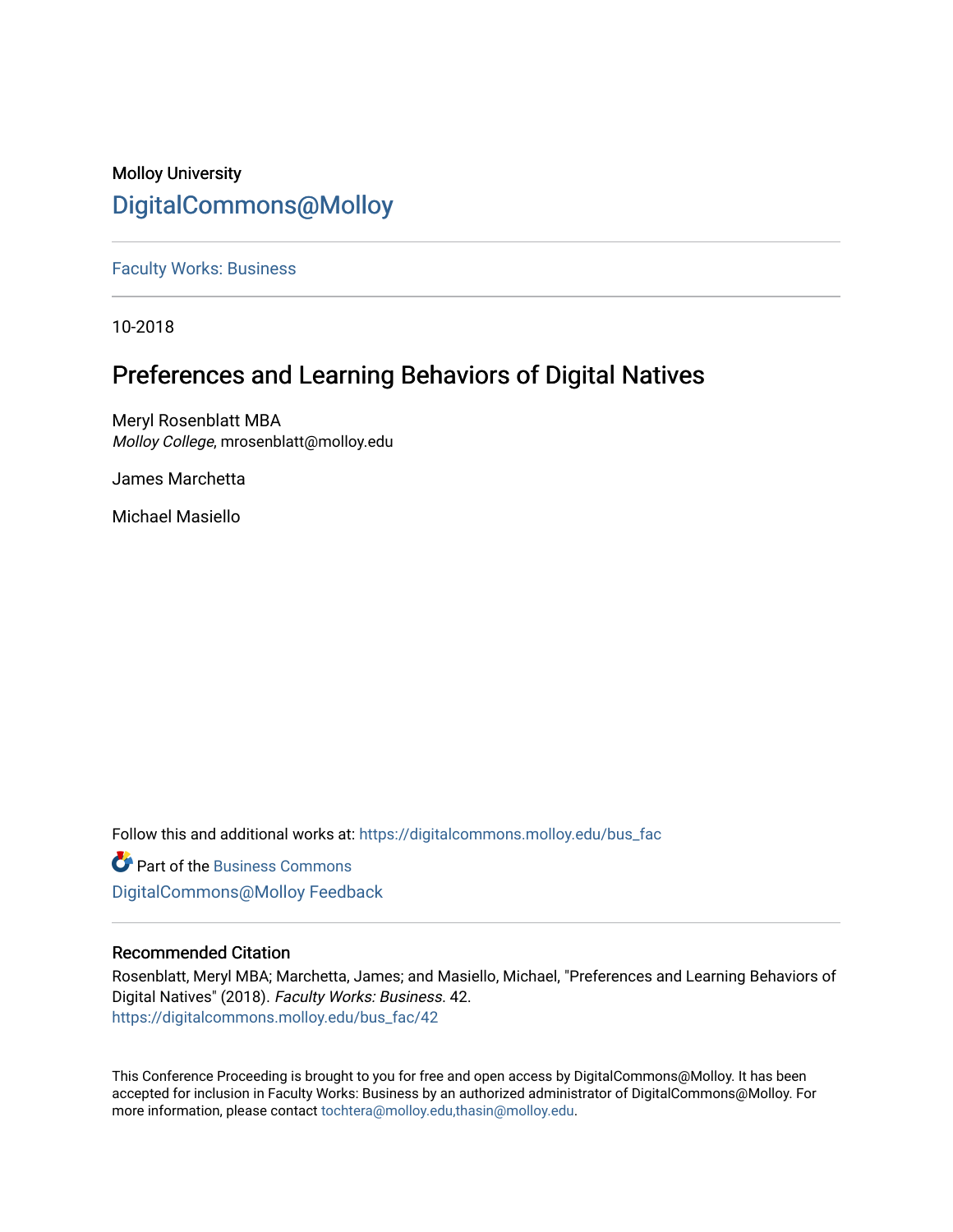# **Preferences and Learning Behaviors of Digital Natives**

*jmarchetta1@lions.molloy.edu mmasiello@lions.molloy.edu mrosenblatt@molloy.edu*

*James Marchetta Michael Masiello Meryl Rosenblatt* Molloy College Molloy College Molloy College Molloy College Molloy College Molloy College 1000 Hempstead Ave. 1000 Hempstead Ave. 1000 Hempstead Ave. Rockville Centre, NY Rockville Centre, NY Rockville Centre, NY

#### *ABSTRACT*

Because students' lives today are saturated with digital media at a time when their brains are still developing, several popular press authors suggest that media use has profoundly affected students' abilities, preferences, and attitudes related to learning. They claim that "digital natives" (often defined as those born after 1980) have a distinctive set of characteristics that includes preference for speed, nonlinear processing, multitasking, and social learning, allegedly developed through immersion in digital technology during childhood and adolescence.

The purpose of this project is to explore claims that the digital "native" generation as learners demonstrate different learning behaviors, by exploring relationships between technology use and productive learning habits. This study will test theoretical assumptions in the literature and popular press, and gather data through survey research to address the possible connection between technology use and learning by asking university students in to report patterns of use across a variety of technologies, as well as their preferences and behaviors when learning about topics that interest them. This data will help us better understand how digital natives themselves see their technology use and approaches to learning, which may in turn provide an empirical basis for both curriculum design that provides students with opportunities for more productive learning behaviors, and academic success. Updated research on this topic can provide better direction for developing the tools and approaches best suited to the delivery of higher education.

#### **Keywords**

Digital natives, technology use, learning behavior, education

#### **1 INTRODUCTION**

The digital native generation will be the pioneers of technological innovation to address global social, political, environmental and economic issues. Those born after 1980 prioritize education and technology as the means to establish roles of global leadership. Western nations have maintained a traditional approach to classroom learning but have initiated changes to better adapt to the needs of the digital natives. Although many high schools and universities have transitioned from print textbooks to digital eBooks, iPads, and laptops, it is essential to analyze data concerning student technological preferences to maximize their effectiveness in the classroom. Academic innovators and researchers have explained that the lack of data about digital natives has made the improvement of education difficult.

#### **2 LITERATURE REVIEW**

Penny Thompson's (2013) study on digital natives and education investigates patterns of technology use in the learning process for those born after 1980. Traditional educators worry that digital natives' preference for speed, nonlinear processing, shared learning and multitasking make them "incapable of deep learning and productive work" (Thompson, 2013:12). Thompson's conclusion indicates that digital natives are proficient in a limited range of technologies as social media is integrated into learning, replacing traditional platforms of digital expression such as blogs. The relationship between technology use and productive learning habits vary depending on the frequency of technology use. Overexposure to technology use may present diminishing returns on productivity, focus and learning behaviors, but educators must accommodate and educate students to control their technology use in a productive manner (Thompson, 2013:23).

## **3 STUDY AIMS AND METHODOLOGY**

The objective of this research is to identify characteristics of the digital native generation to better assist educators and academic administrations. The first section of the survey is titled "Characteristics of Digital Natives" and prompts respondents to state to which degree they agree with a series of statements about their own generation. The second section, titled "Digital Characteristics" Scale," asks respondents to select their technology of choice for reading, research or study. The third section, titled "Productive Learning Habits Scale," requires respondents to select how they would act in specific situations when learning and about their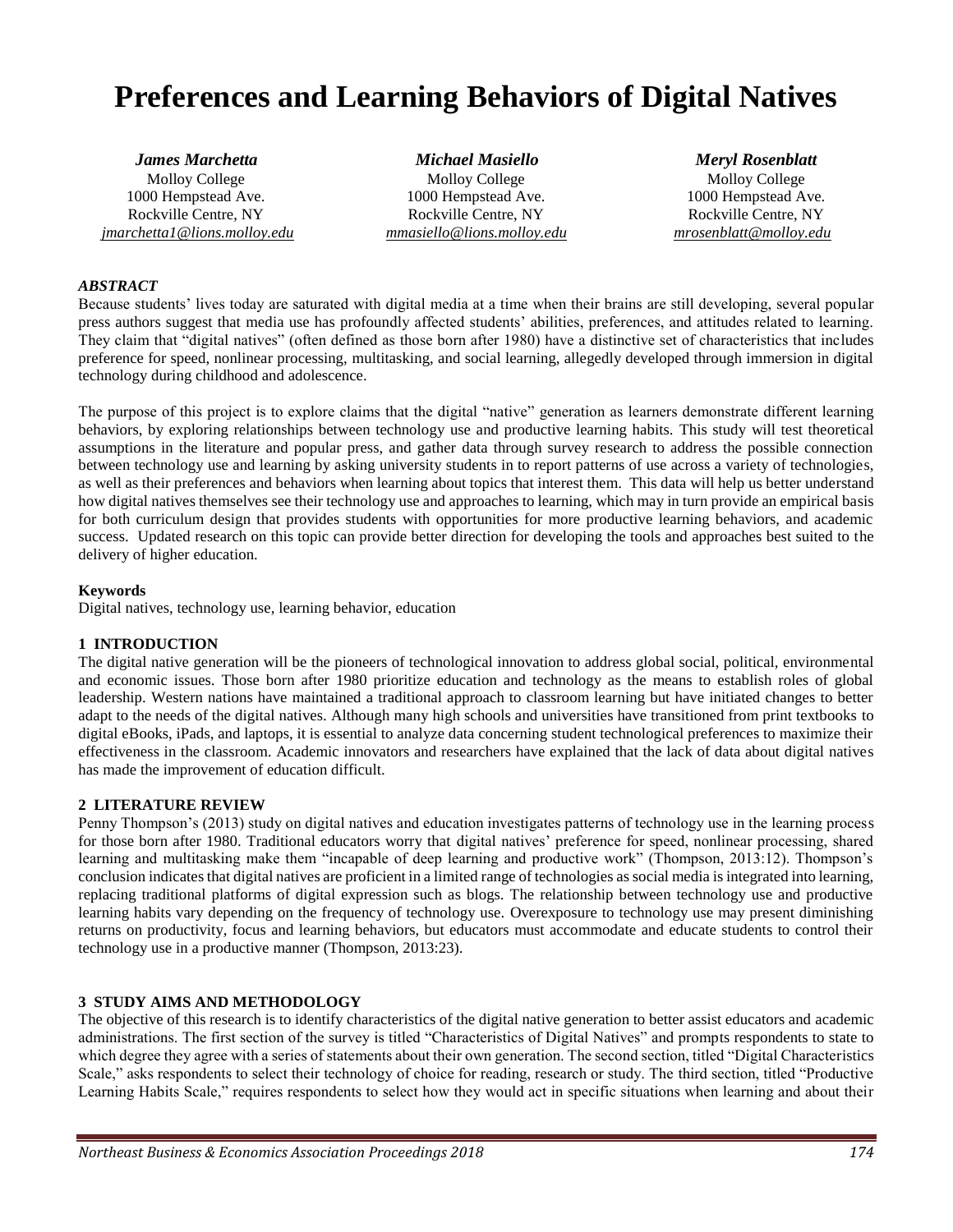expectations with technology in those situations. The "Technology Use Scale" is the final section of the survey where data is collected regarding the use of all forms of digital products and services, from social media to word processing documents.

This research was originally conducted as a multi-country study. The data presented here are for the U.S. only, where a total of 130 undergraduate students responded.

# **4 SURVEY RESULTS**

## **Connectivity with Technology**

Digital natives within the United States have a preference for connectivity with technology but the degree of connectivity varies. The average score for American respondents concerning technology connectivity was 3.8 on a scale of 1 to 6. When the results for this preference are applied to the attitude and behaviors of students, connectivity with technology has a positive correlation with the student's demand for technology in the classroom. US respondents that preferred digital connectivity behave as if technology prevents distractions when learning about something interesting to them. While the respondents behave as if digital immersion is a way to prevent distractions, American respondents with a preference for constant digital connectivity tend to develop habits that demand activity-based experience.

#### **Multitasking**

The US respondents' multitasking behavior is directly related to the technology available. Students with a preference for constant digital immersion have a 46.8% positive correlation with multitasking constantly. Similarly, the respondents have a 53.9% positive correlation with multitasking behaviors and the expectation of technology within the activity-based learning experience. American digital natives seem to multitask only when technology is available for the various activities. Multitasking has been indirectly promoted by applications that allow users to access multiple files and projects simultaneously.

These digital natives also present a 36.7% positive correlation with mixing work and play with the behavior of multitasking. This questions the efficiency and effectiveness of American digital natives' multitasking. This could be calculated by comparing the quality and time of completion of the student's work with the quality and duration of work if the projects were completed individually without any multitasking. Although the survey did not collect quantitative data concerning the work quality and time of completion for digital natives, the "Productive Learning Habits Scale" depicts the habits that digital natives actually exercise in terms of their preferences. Similar to Thompson's conclusion, digital natives may prefer to mix work and play, but this does not mean that digital natives demand constant entertainment (Thompson, 2013:21).

#### **Social Learning**

The highest standard deviation (variance) of the "Preferences of Digital Native Scale" was the preference of learning in groups or alone. Those that prefer social learning have a 23% correlation with gathering a large amount of information quickly without thinking about the context of the overall project. In terms of research projects and learning, this correlation suggests that students rely on each other to organize research data into the project's topic. American digital natives that prefer to work alone may have higher tendencies to take the time to reflect on their research to process the data more effectively.

The social learning preference also had the lowest average on the scale of 1 to 6. Most digital natives that preferred constant digital immersion also preferred to collaborate projects. This displays how those born after 1980 have embraced technology as a collaborative and hands-on tool, but there will be conflicting preferences for group projects and working in solitude.

#### **Motivation and Focus**

Finding the best way to motivate and focus students will contribute to their success. The data illustrates that students focus their attention on the graphic portion rather than the text, and are becoming more visual learners. When digital natives are reading about an interesting topic on the Internet, they proceed by reading the page fully through before clicking on the multiple hyperlinks provided within the text. When it comes to studying and learning, Digital Natives slightly prefer to study with friends rather than study alone. Teachers can build off this data and allow for more group activity rather than independent work where appropriate. Although most digital natives in the US prefer immediate feedback, there is a pretty even split when it comes to learning and short-term boredom. Students slightly prefer immediate returns for their effort but also understand that learning something requires patience and persistence.

#### **Digital Natives & The Technology Use Scale**

The "Technology Use Scale" creates an illustration of what technologies digital natives prefer and how they learning. All of the Digital Natives in the US use a word processor, spreadsheet program, or slideshow presentation at least a few times a year. This shows how Digital Natives and teachers have integrated technology into education and the classroom. The Internet also gives students an advantage when searching for information. Platforms such as Google have become powerful search engines for digital natives. The use of Google allows students to quickly and conveniently answer nearly any question at the tips of their